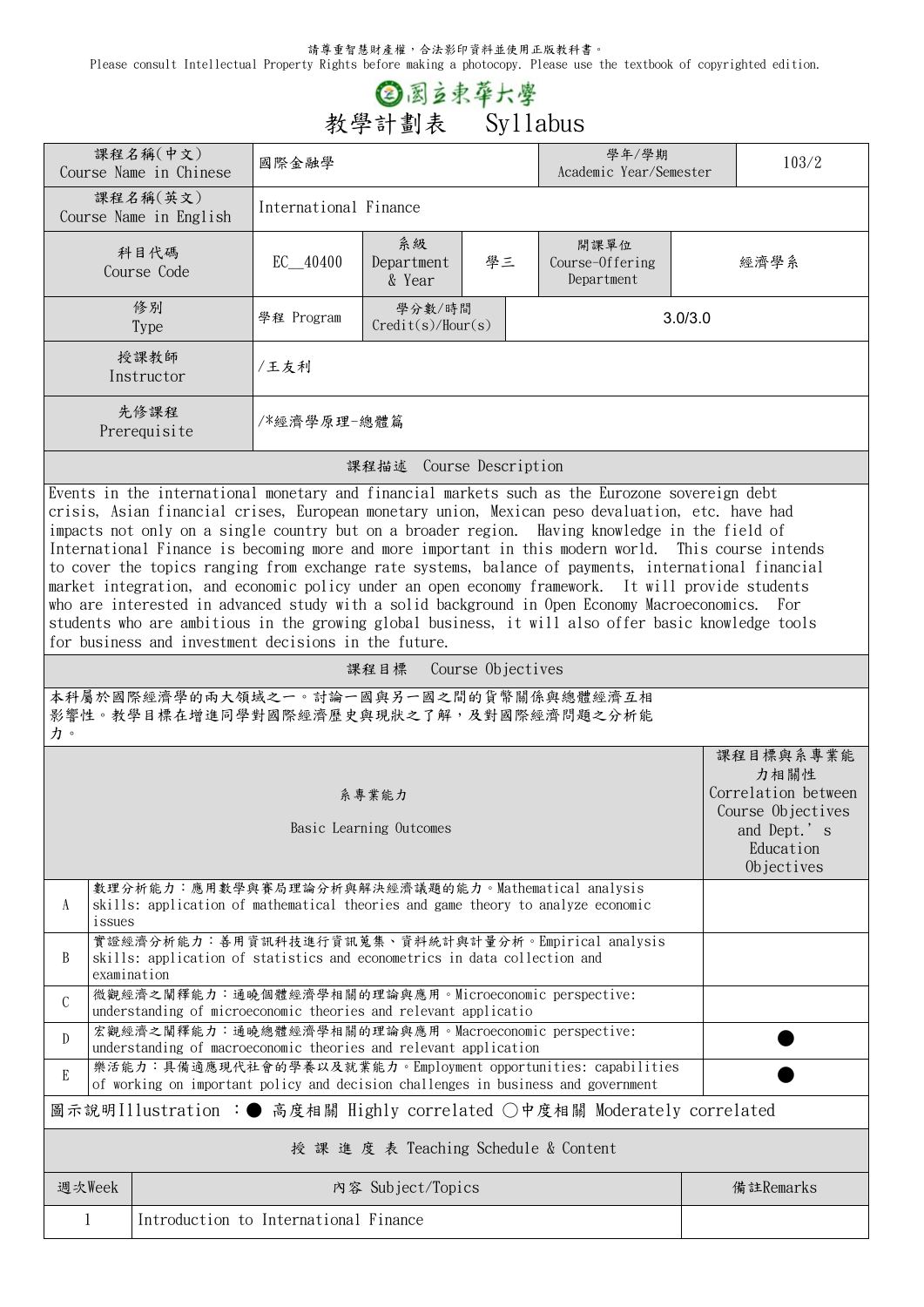| $\overline{2}$                     | National Income Accounting and the Balance of Payment  |                                                        |              |                      |              |                     |          |          |                 |    |  |  |
|------------------------------------|--------------------------------------------------------|--------------------------------------------------------|--------------|----------------------|--------------|---------------------|----------|----------|-----------------|----|--|--|
| 3                                  |                                                        | National Income Accounting and the Balance of Payments |              |                      |              |                     |          |          |                 |    |  |  |
| 4                                  | Exchange Rates and the Foreign Exchange Market         |                                                        |              |                      |              |                     |          |          |                 |    |  |  |
| 5                                  | Money, Interest Rates, and Exchange Rates              |                                                        |              |                      |              |                     |          |          |                 |    |  |  |
| 6                                  | Money, Interest Rates, and Exchange Rates              |                                                        |              |                      |              |                     |          |          |                 |    |  |  |
| $\overline{7}$                     | Price Levels and the Exchange Rate in the Long Run     |                                                        |              |                      |              |                     |          |          |                 |    |  |  |
| 8                                  | Price Levels and the Exchange Rate in the Long Run     |                                                        |              |                      |              |                     |          |          |                 |    |  |  |
| 9                                  | 期中考試週 Midterm Exa                                      |                                                        |              |                      |              |                     |          |          |                 |    |  |  |
| 10                                 | Output and the Exchange Rate in the Short Run          |                                                        |              |                      |              |                     |          |          |                 |    |  |  |
| 11                                 | Fixed Exchange Rates and Foreign Exchange Intervention |                                                        |              |                      |              |                     |          |          |                 |    |  |  |
| 12                                 | Fixed Exchange Rates and Foreign Exchange Intervention |                                                        |              |                      |              |                     |          |          |                 |    |  |  |
| 13                                 | The International Monetary Systems                     |                                                        |              |                      |              |                     |          |          |                 |    |  |  |
| 14                                 | The International Monetary Systems                     |                                                        |              |                      |              |                     |          |          |                 |    |  |  |
| 15                                 | Optimum Currency Areas and the European Experience     |                                                        |              |                      |              |                     |          |          |                 |    |  |  |
| 16                                 | Financial Globalization: Opportunity and Crisis        |                                                        |              |                      |              |                     |          |          |                 |    |  |  |
| 17                                 | Developing Countries: Growth, Crisis, and Reform       |                                                        |              |                      |              |                     |          |          |                 |    |  |  |
| 18                                 | 期末考試週 Final Exam                                       |                                                        |              |                      |              |                     |          |          |                 |    |  |  |
|                                    |                                                        | 教                                                      | 學<br>策       | 略                    |              | Teaching Strategies |          |          |                 |    |  |  |
|                                    | 課堂講授 Lecture                                           | $\vert\blacktriangledown\vert$                         |              | 分組討論Group Discussion |              |                     |          |          | 參觀實習 Field Trip |    |  |  |
|                                    | 其他Miscellaneous: term paper and presentation           |                                                        |              |                      |              |                     |          |          |                 |    |  |  |
|                                    |                                                        | 學期成績計算及多元評量方式 Grading & Assessments                    |              |                      |              |                     |          |          |                 |    |  |  |
| 多元評量方式 Assessments<br>配分項目<br>配分比例 |                                                        |                                                        |              |                      |              |                     |          |          |                 |    |  |  |
|                                    | Items                                                  | Percentage                                             | 測驗<br>會考     | 實作<br>觀察             | 口頭<br>發表     | 專題<br>研究            | 創作<br>展演 | 卷宗<br>評量 | 證照<br>檢定        | 其他 |  |  |
| 平時成績 General<br>Performance        |                                                        | 10%                                                    |              | $\checkmark$         | $\checkmark$ |                     |          |          |                 |    |  |  |
| 期中考成績 Midterm Exam                 |                                                        | 30%                                                    | $\checkmark$ |                      |              |                     |          |          |                 |    |  |  |
| 期末考成績 Final Exam                   |                                                        | 40%                                                    | $\checkmark$ |                      |              |                     |          |          |                 |    |  |  |
|                                    |                                                        |                                                        |              |                      |              |                     |          |          |                 |    |  |  |
| Assignments                        | 作業成績 Homework and/or                                   | 10%                                                    |              | $\checkmark$         |              |                     |          |          |                 |    |  |  |
| 其他 Miscellaneous<br>(term paper)   |                                                        | 10%                                                    |              |                      |              | $\checkmark$        |          |          |                 |    |  |  |
|                                    |                                                        | Grading & Assessments Supplemental instructions        |              | 評量方式補充說明             |              |                     |          |          |                 |    |  |  |
|                                    |                                                        |                                                        |              |                      |              |                     |          |          |                 |    |  |  |